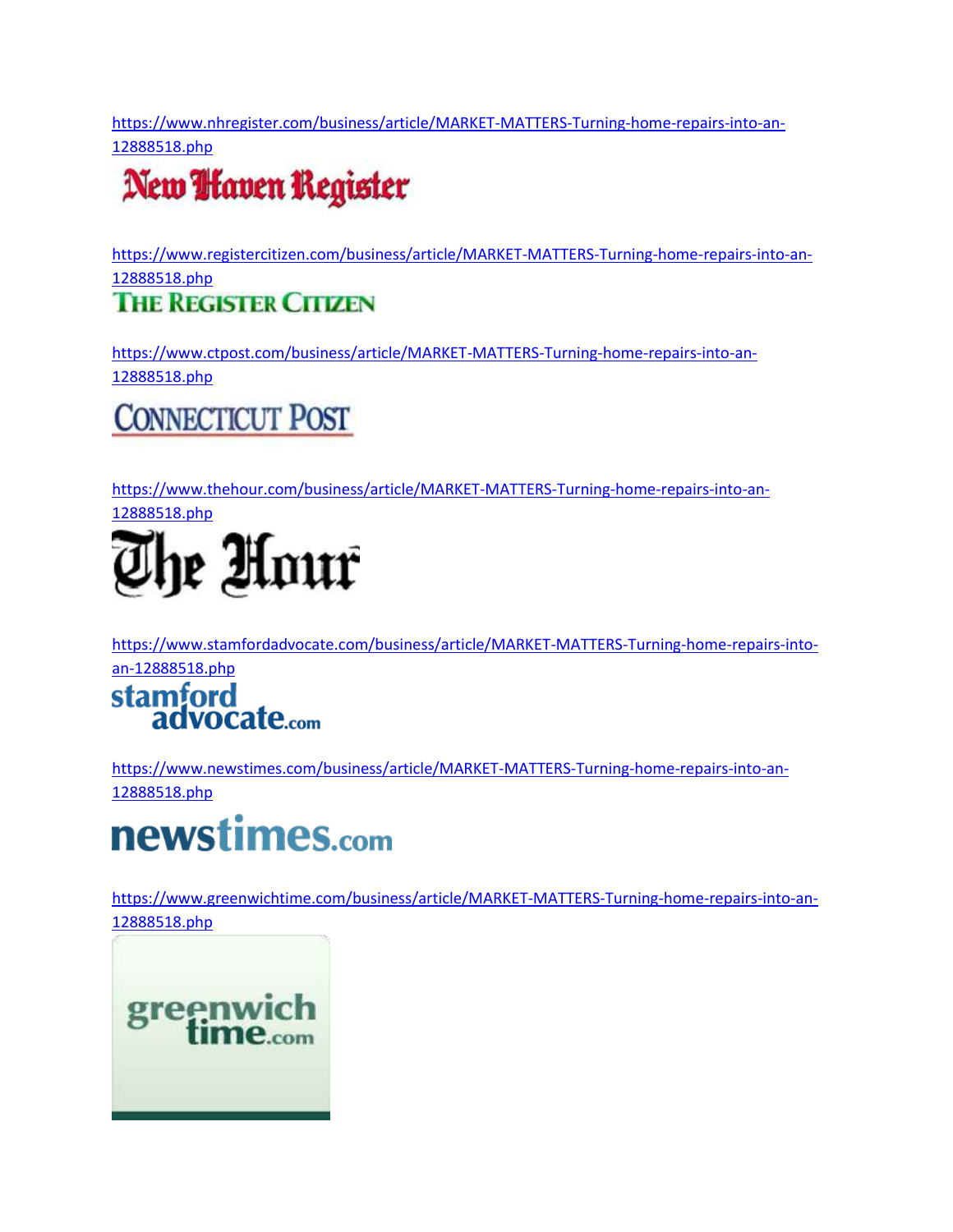May 6, 2018

# MARKET MATTERS: Turning home repairs into an investment

By Joseph Matthews

Our homes are one of the most personal investments we can make and can provide stability for long-term financial growth. As an investment, you may be thinking about ways to maximize your return on your home. Home improvement projects offer homeowners an option to increase their return on their investment, but just like any type of project, it requires thorough research.

Walk to the curb and take a long look at your house. How does it look? Fresh and wellmaintained, or a bit under the weather?

The exterior may look the same as when you first fell in love with it, but it is important to examine things that could increase your home's value. Consider the exterior: are the gutters getting old and rusty, are the windows leaking, could the porch use a revamp or fresh coat of paint? If the exterior features of the property are not sharp and inviting, then that may be the place to start - many outside projects cost less than major interior remodels. The curb appeal can result in an increased listing price and a better return on investment.

Consider identifying priority projects before engaging in the frivolous expenses. Priority projects are considered necessities: leaking windows, broken or damaged roofing, sagging foundation - items that can save you money down the road if repaired or replaced early. Once you are ready to begin home improvement projects, remember cost-effective solutions. Determine whether something can be repaired or if it needs to be fully replaced - the latter can significantly increase costs. Repairing an item is always preferred, but just like your investment portfolio, it is important to recognize a lemon when you see one and consider swapping it out for a more long-term profitable option. Once you have selected which home repairs you are going to tackle, it's important to remember that before spending a penny, take emotion out of the equation. With any financial decision, home repairs included, it is important to view them through an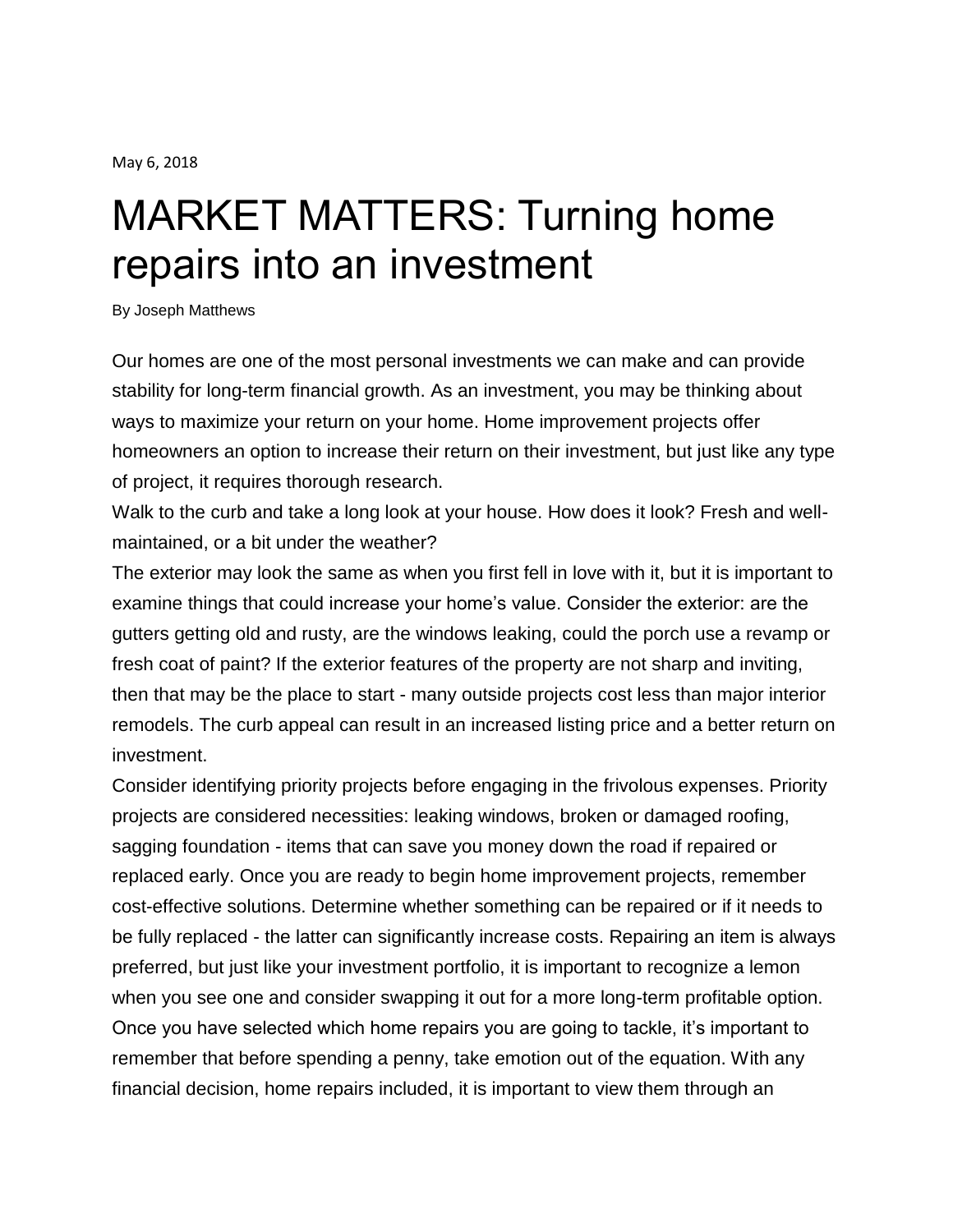analytical lens and consider your financial goals. You wouldn't make a change in your portfolio without researching, so why make any impromptu decisions about your home renovations - especially since your home is an investment?

Like investing, home repairs will always have the pull of wants and needs. Beware of purchasing things that may not truly give you the best return. For example, turning your functional bathroom into a hot tub hangout may look good on television, but might not be the wisest use of capital.

The same goes for a complete overhaul of the kitchen. You're less likely to recoup your investment in a major kitchen remodel than you are to get back what you spend on basic home maintenance such as new siding. The projects that are most likely going to recoup 80 to 90 percent of the costs: minor kitchen upgrades, replacing siding, roofs or windows. These are the projects to focus on.

Kitchen and bath updates - fresh paint, updated lighting and finishes - do pay off. But often, the exorbitant price of major remodels simply are not recouped.

If you are not ready to tackle a large improvement or want to work on less expensive projects, there are several options for improving the look of your dwelling: fresh landscaping, new wall treatments, replacing carpeting with hardwood flooring, finishing your basement or attic, and similar projects can add potential value.

Lastly, it pays to remember that your location can have an impact on your investment. Remember to investigate the "comps" (comparable listings) in your area, as they can help you decide what projects to focus on, and how much to spend.

Investing in your home is similar to other investing. It requires research, a solid financial plan that accounts for variables, and shows you the best path to your goal.

Refinancing your mortgage or opening a home equity line of credit are popular ways to fund home improvement projects, but keep in mind the interest payments you'll be making.

Of course, the most prudent way to fund a remodel is saving up ahead of time and having the cash on hand. The good thing about putting your remodel on hold while you save up the money - besides saving on interest payments - is having more time to plan and shop for deals.

No matter how you pay for it, be sure to put together a budget and ask yourself how much you are comfortable spending on the project. Get ballpark figures and estimates